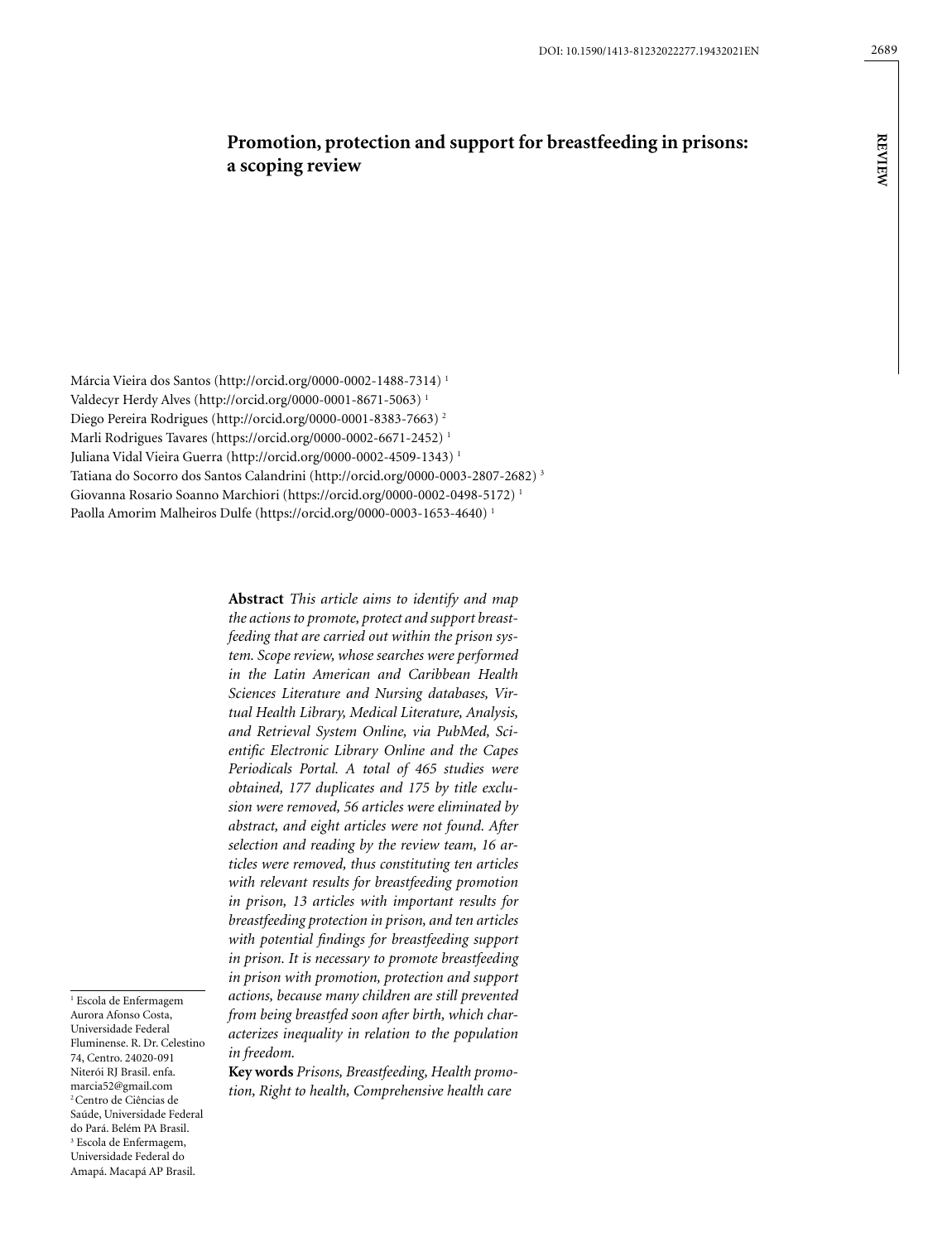## **Introduction**

In Brazil, the female population deprived of liberty increased 525% from 2000 to 2016, reaching an imprisonment rate of 55.4 for every group of 100,000 women over the age of 18<sup>1</sup>. According to the study by Leal et al, 90% of pregnant women deprived of their liberty in Brazil are already pregnant<sup>2</sup>.

As a result of the relevance of the subject, in 2010 the United Nations Assembly approved the Bangkok Rule for the treatment of women prisoners and non-custodial measures for women offenders recommending maternity care within prisons, affirming that these women have specific needs and that human rights must be guaranteed for them and their children<sup>3</sup>.

In Brazil, the National Policy for the Promotion, Protection, and Support of Breastfeeding is based on the principles of the Unified Health System (UHS), which comprises equity, integrality, and universality. Thus, the people who benefit from this policy cannot suffer discrimination for social, economic, geographical, religious option, or sexual orientation reasons<sup>4</sup>.

Despite the encouragement, the rate of Breastfeeding (BF) has been decreasing worldwide, and for countries to raise the rate, joint actions will be necessary to encourage breastfeeding and discourage infant formulas<sup>5</sup>, especially strategies for vulnerable groups, such as women deprived of their liberty, who need greater support to ensure breastfeeding in prison.

Therefore, the National Breastfeeding Policy encourages actions for promotion (educational campaigns, health education, in-service training, with continuing education); protection (institutional resources and laws that protect BF, such as tax incentives for companies for BF rooms, maternity and paternity leave; Brazilian Marketing Standards for Foods for Infants and Young Children, Nipples, Pacifiers and Feeding Bottles) and support (direct assistance to women, with consultation and support groups<sup>4</sup>.

Thus, to protect women, pregnant and lactating women in Brazilian prisons, the National Policy for the Care of Women in Prison and Ex-prisoners (NPCWPE)<sup>6</sup>. However, women deprived of liberty, during pregnancy, childbirth, postpartum and puerperium; receive inferior and unequal care compared to women who are free7 , requiring respect for human rights, especially in the restriction of BF in the prison space, with no reception and specialized space in many Brazilian prisons. Furthermore, the separation between mother and child is cited as barriers to the encouragement and maintenance of breastfeeding, contributing to early weaning and the decrease in the breastfeeding rate.

From this perspective, in order to understand breastfeeding within the penal system, there is a need to, scientifically deepen how breastfeeding occurs within this environment. Therefore, this article presents a theme of relevance to the phenomenon of breastfeeding in prisons.

### **Objective**

To identify and map the actions to promote, protect and support breastfeeding carried out in the prison environment.

### **Method**

### **Type of study**

The scoping review methodology was used, according to the JBI manual, which proposes to map concepts, clarify research areas, identify knowledge gaps and explore the breadth of the literature<sup>8</sup>.

#### **Formulation of the research question**

The review question was based on the use of the mnemonic PCC, being P for participants: puerperae and pregnant women; C for concepts: actions to promote, protect, and support breastfeeding; and C for context: prison system. Thus, the question was: what actions to promote, protect, and support breastfeeding are carried out in prisons?

## **Data source**

The searches were conducted in October 2020 in the Latin American and Caribbean Literature on Health Sciences, Nursing Database, São Paulo State Health Secretariat Database, among others of the Virtual Health Library Regional Portal, and the Virtual Health Library Breastfeeding. As well as in the Medical Literature, Analysis, and Retrieval System Online, via PubMed, in the Scientific Electronic Library Online, in the Cape Periodical Portal, SCOPUS, and WOS. There was no time limit to extend the results.

In the Capes Periodicals Portal, we used the following databases: Web of Science (Clarivate Analytics), Scopus, Embase and Cumulative In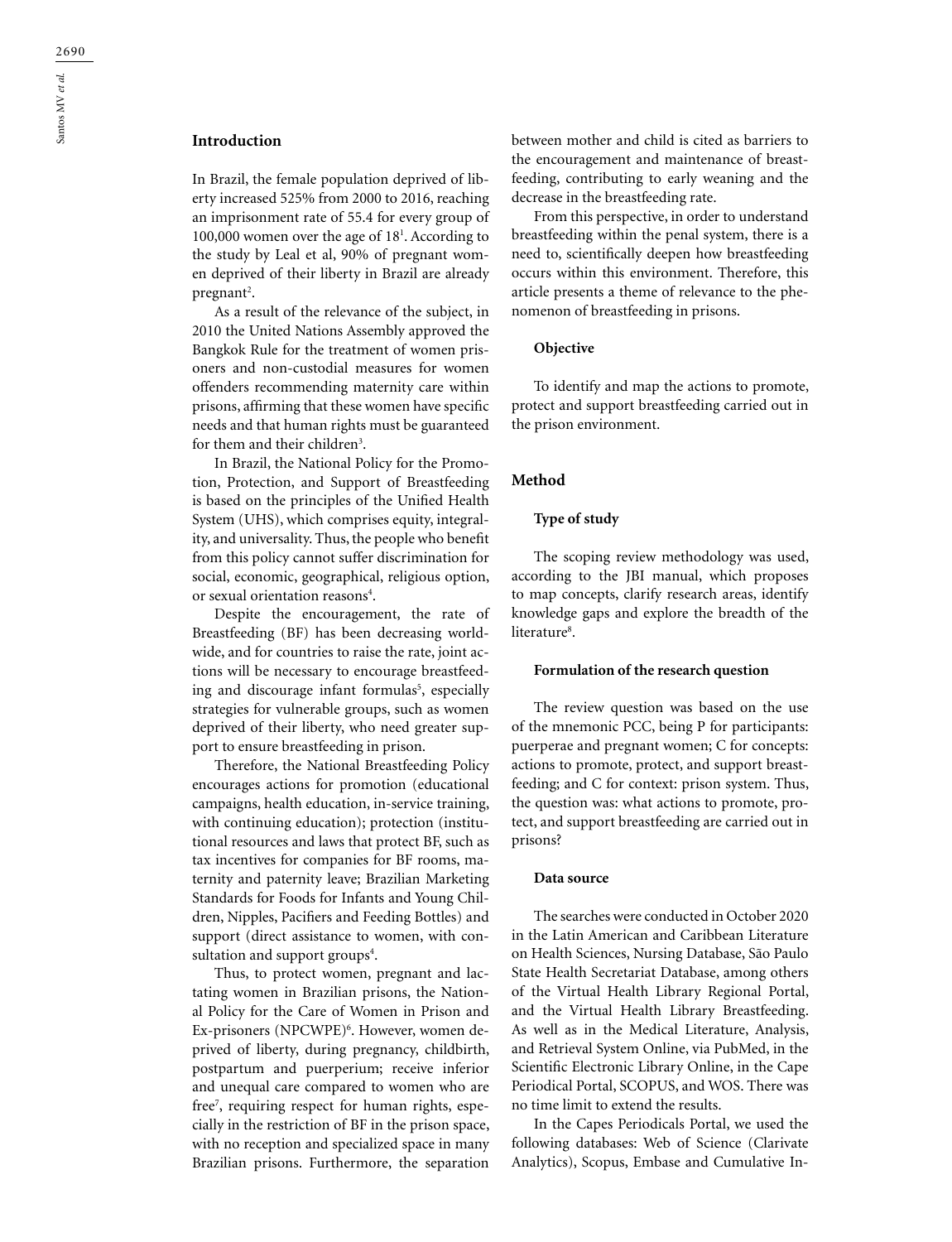dex to Nursing and Allied Health Literature - Cinahl, Academic Search Premier; SocINDEX with Full Text, Applied Social Sciences Index & Abstracts, Education Resources Information Center; National Criminal Justice Reference Service Abstracts Database; Sociological Abstracts and American Psychological Association. We added a search of the Brazilian Digital Library of Theses and Dissertations of the Brazilian Institute of Information in Science and Technology, in the Google and Google Academic search tools.

## **Data selection**

The terms were organized for the search strategies with quotation marks to establish the exact expression of the compound term and word order. And the Boolean operators OR for grouping of synonyms and AND for intersection of terms. The terms identified in the controlled vocabularies were: "Breastfeeding" OR "*Lactancia Materna*" OR Breastfeeding OR "Breastfeeding" OR "*Alimentación al Pecho*" OR *Amamantamiento*, "Breast Feeding" OR "Feeding, Breast" OR Breastfeeding, Prisons OR Prison OR "Penal Centers" OR "Social Rehabilitation Centers" OR *Carcere*\* OR "Penal Institution" OR "Penal Institutions" OR Penitentiary OR Prison\* OR Prison OR Reformatory\* OR Prison OR "*resocialization center*" OR "penal center" OR "recovery center" OR "re-education center" OR "social reintegration center" OR reformatory OR "penal establishment" OR "penal colony" OR "agricultural colony" OR "penal complex" OR "public jail" OR "penal institute" OR "detention center" OR Prisoners OR prisoners OR Detention\* OR Incarcerated\* OR "Person Deprived of Liberty" OR "Persons Deprived of Liberty" OR "People Deprived of Liberty" OR "Incarcerated\* OR "Detained population" OR "Persona Privada de Libertad" OR "*Personas Encarceladas* OR "People Deprived of Liberty" OR "Population Deprived of Liberty" OR Prisoner\* OR *Cautivo\** OR *Detenido\** OR Detenidos OR "*Persona Privada de Libertad*" OR "*Personas Encarceladas*" OR "*Personas Privadas de Libertad*" OR Prisoner\* OR *Rehenes* OR *Prisiones* OR "*Centros Penales*" OR "*Centros de Readaptación Social*" OR *Carcele*\* OR "*Instituciones Penales*".

The selection was started by first reading the titles, followed by the abstracts, and, after the selection, the full text was read. Inclusion criteria were established: types of studies: review and original articles, letter to the editor, case study, and experience reports that contemplated the theme breastfeeding in the prison system, available in full text. Exclusion criteria: articles available only in abstract, as well as studies that did not contain legible information about the method, phenomenon of interest, context, sample size, and results that were not aligned with the objective of this review<sup>8</sup>.

The studies that were not available were requested from the librarian in charge of the Clementine University Hospital of the Federal University of Rio de Janeiro (HUCFF/UFRJ).

#### **Data analysis and organization**

The selected studies were observed regarding identification, authorship, year of publication, country, method, and BF actions. The Rayyan QCRI 0.0.1 software was used to organize the articles.

## **Results**

The results of the process of database searches, inclusions and exclusions can be seen in the PRISMA Flowchart (Figure 1).

The 33 selected articles were critically analyzed in relation to actions to promote, protect and support breastfeeding, resulting in the synthesis of findings, which were summarized and categorized according to identification, authorship, year of publication, country, method and breastfeeding actions, according to the results (charts 1, 2, 3, 4). The articles were identified (ID) as A1, A2, A3, ... A33, in increasing order, according to the year, and inserted into categories, according to the relevance of the theme of discussion of results.

Ten articles were identified, with relevant results for breastfeeding promotion in prison, 13 articles for breastfeeding protection in prison, and ten for breastfeeding support in prison, which supported the discussion based on the categories presented below.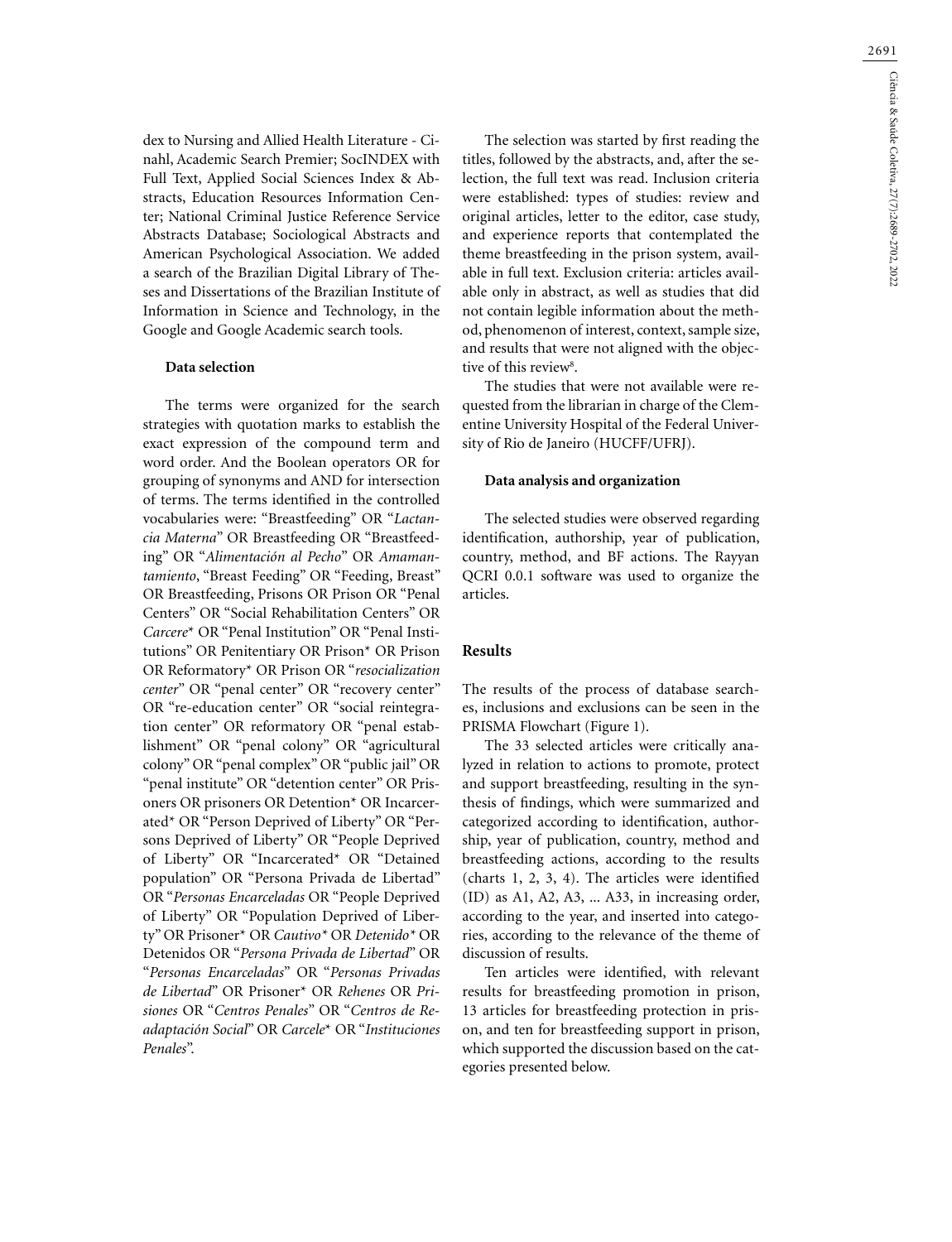

**Figure 1.** Study selection steps, PRISMA, scoping review8, Rio de Janeiro, Brazil, 2021.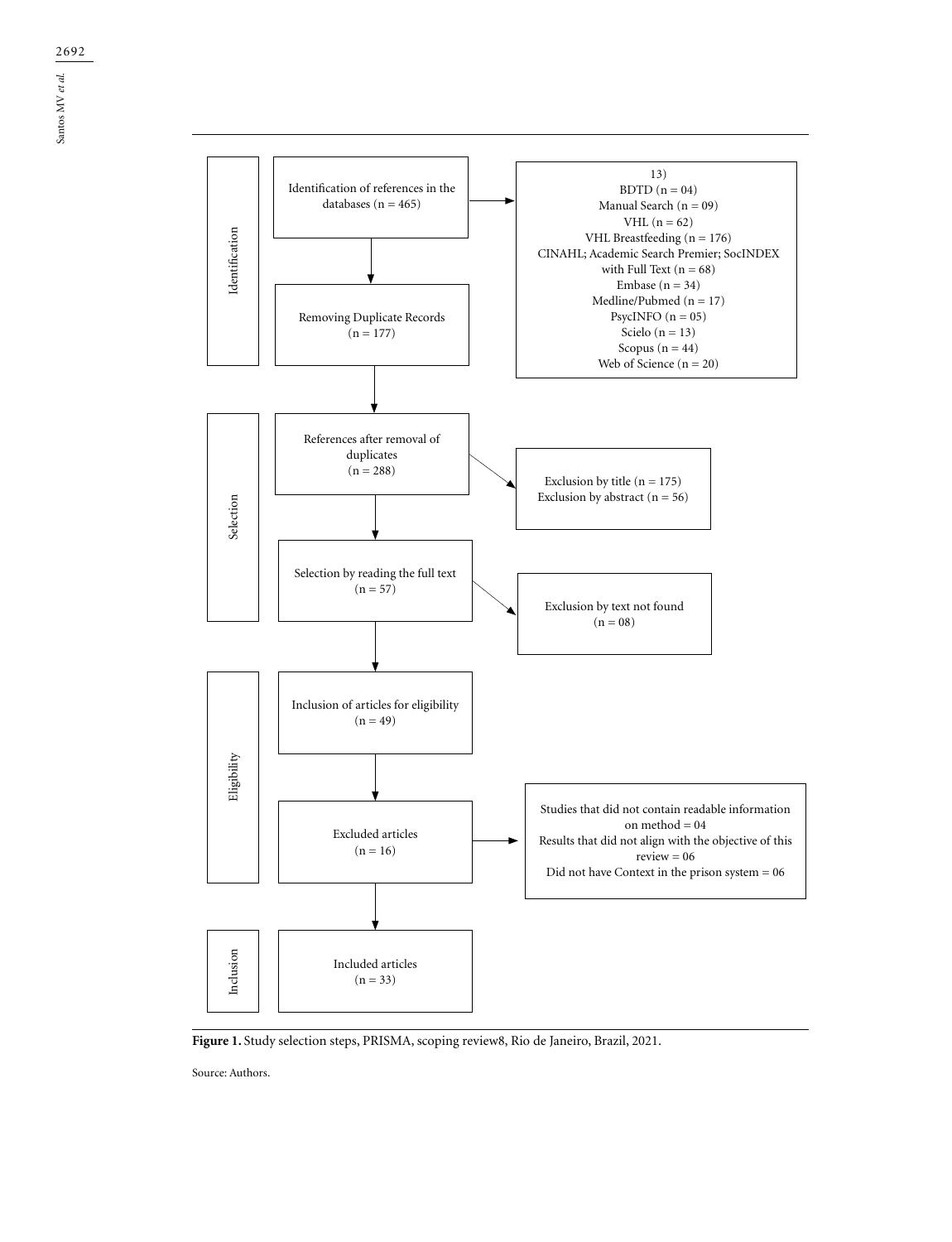| Id             | <b>Authors</b>                                               | Years | Countries         | <b>Methods</b>                                                                                                                                                                                                                                                         | <b>BF</b> Actions      |
|----------------|--------------------------------------------------------------|-------|-------------------|------------------------------------------------------------------------------------------------------------------------------------------------------------------------------------------------------------------------------------------------------------------------|------------------------|
| A1             | Beech BAL <sup>9</sup>                                       | 1996  | England           | Report of the experience of monitoring a birth, of a<br>prisoner, in England                                                                                                                                                                                           |                        |
| A2             | Rios SR, Silva<br>$AL^{10}$                                  | 2010  | <b>BF</b> Support | Qualitative research of exploratory-analytical type.<br>The study took place at the Centro de Atendimento<br>Hospitalar à Mulher Presa, in the city of São Paulo,<br>Brazil. Twenty exclusive breastfeeding mothers and<br>three health professionals were interviewed | Apoio ao<br>AM         |
| A <sub>3</sub> | Marshall D <sup>11</sup>                                     | 2010  | <b>Brazil</b>     | Experience reports of mothers who received support<br>from the Holloway Doula Group                                                                                                                                                                                    | <b>BF</b> Support      |
| A4             | Monteiro<br>EMLM et al. <sup>12</sup>                        | 2011  | England           | This is a qualitative and descriptive study that used<br>convenience sampling. A questionnaire was applied<br>to 13 pregnant and nursing women in a women's<br>penal colony in the city of Recife-PE, Brazil                                                           | <b>BF</b> Support      |
| A <sub>5</sub> | Huang K,<br>Atlas R,<br>Parvez F <sup>13</sup>               | 2012  | <b>Brazil</b>     | Qualitative study, based on grounded theory in<br>data. Semi-structured interviews were conducted<br>with 20 pregnant women in a New York City<br>penitentiary                                                                                                         | <b>BF</b><br>Promotion |
| A6             | Ribeiro SG et<br>$al.^{14}$                                  | 2013  | <b>USA</b>        | Exploratory-descriptive study, with qualitative<br>approach, carried out at the Female Penal Institute<br>of the State of Ceará, Brazil                                                                                                                                | <b>BF</b><br>Promotion |
| A7             | Allen D, Baker<br>$R^{15}$                                   | 2013  | <b>Brazil</b>     | Case study on postpartum breastfeeding support<br>for a lactating woman in prison                                                                                                                                                                                      | <b>BF</b><br>Promotion |
| A8             | Dalmácio<br>LM, Cruz EJS,<br>Cavalcante<br>LIC <sup>16</sup> | 2014  | <b>USA</b>        | Study of qualitative approach, based on the<br>dialectic. Thirteen pregnant and postpartum<br>women were interviewed in a penitentiary in the<br>State of Pará-PA, Brazil                                                                                              | <b>BF</b> Support      |
| A <sub>9</sub> | Ventura M,<br>Simas L,<br>Lauróze B <sup>17</sup>            | 2015  | <b>Brazil</b>     | Qualitative study that combined the technique of<br>bibliographic and documentary research in SciELO<br>and VHL databases and government sources.<br>Thirty-three norms were identified, including Laws,<br>Ordinances and other                                       | <b>BF</b><br>Promotion |

| Id  | <b>Authors</b>               | Years | Countries | <b>Methods</b>                                    | <b>BF</b> Actions |
|-----|------------------------------|-------|-----------|---------------------------------------------------|-------------------|
| A10 | Simas L et al. <sup>18</sup> | 2015  | Brazil    | Retrospective cross-sectional study of decisions  | BF                |
|     |                              |       |           | of the Judiciary concerning the rights of female  | Protection        |
|     |                              |       |           | prisoners and of children born in the prison      |                   |
|     |                              |       |           | system. It was conducted in the databases of the  |                   |
|     |                              |       |           | STF, the STJ and the Courts of Justice of Rio     |                   |
|     |                              |       |           | Grande do Sul, Paraná, São Paulo and Mato         |                   |
|     |                              |       |           | Grosso, from 2002 to 2012                         |                   |
| A11 | Dumont DM et                 | 2015  | USA       | Study analyzed 2006-2010 data from the            | BF                |
|     | $al.^{19}$                   |       |           | Pregnancy Risk Assessment and Monitoring          | Promotion         |
|     |                              |       |           | System to assess the association between          |                   |
|     |                              |       |           | incarceration in the year before birth and        |                   |
|     |                              |       |           | maternal infant and perinatal difficulties and    |                   |
|     |                              |       |           | behaviors                                         |                   |
| A12 | Mariano GJS, Silva           | 2015  | Ireland   | Exploratory-descriptive study, carried out in the | BF                |
|     | IA, Andrews $T^{20}$         |       |           | Dóchas Centre women's penitentiary (Ireland),     | Promotion         |
|     |                              |       |           | with six professionals interviewed                |                   |

## **Chart 2.** Description of included studies.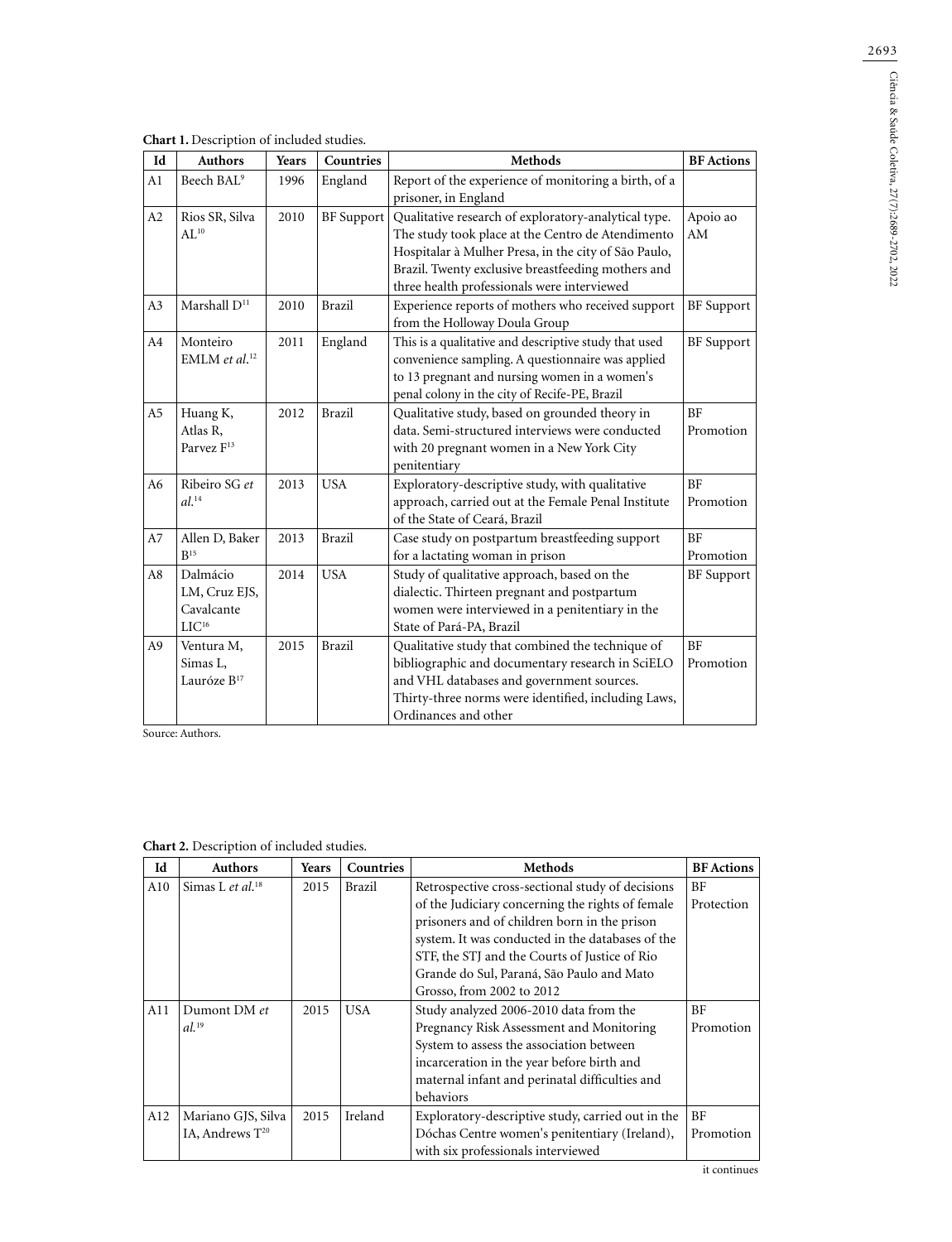# **Chart 2.** Description of included studies.

| Id  | <b>Authors</b>                              | Years | Countries | Methods                                                                                                                                                                                                                        | <b>BF</b> Actions       |
|-----|---------------------------------------------|-------|-----------|--------------------------------------------------------------------------------------------------------------------------------------------------------------------------------------------------------------------------------|-------------------------|
| A13 | Mariano GJS <sup>21</sup>                   | 2016  | Brazil    | Symbolic internationalism and data-driven<br>theory, interview with 85 women from ten<br>prisons in São Paulo, Brazil                                                                                                          | <b>BF</b><br>Protection |
| A14 | Abbott L <sup>22</sup>                      | 2016  | England   | Qualitative research that studied the experience<br>of being pregnant in prison. This paper looked<br>at the experience of breastfeeding in prisons in<br>England and Wales                                                    | <b>BF</b> Support       |
| A15 | Abbott L, Scott T <sup>23</sup>             | 2017  | England   | Qualitative study, through the application of<br>audio-recorded interviews that sought to learn<br>about the experiences of 28 pregnant and<br>postpartum women in prison in England                                           | <b>BF</b> Support       |
| A16 | Fochi MCS et al. <sup>24</sup>              | 2017  | Brazil    | Qualitative and descriptive study in a women's<br>prison in São Paulo-SP, Brazil, with 14 pregnant<br>women, using the technique of content analysis<br>based on psycho-emotional approaches                                   | <b>BF</b><br>Protection |
| A17 | Paynter MJ,<br>Snelgrove-Clarke<br>$E^{25}$ | 2017  | Canada    | Report of experiences lived by the volunteers of<br>the Women's Wellness Within                                                                                                                                                | <b>BF</b><br>Promotion  |
| A18 | Silva DKLR et al. <sup>26</sup>             | 2018  | Brazil    | Bibliographic research, descriptive and of<br>qualitative nature                                                                                                                                                               | BF<br>Promotion         |
| A19 | Cavalcanti AL et<br>$al.$ <sup>27</sup>     | 2018  | Brazil    | Cross-sectional study, developed in four<br>prisons in Paraíba, Brazil. The non-probability<br>sample was composed of inmates who were<br>breastfeeding                                                                        | <b>BF</b><br>Promotion  |
| A20 | Santos RMA et<br>$al.^{28}$                 | 2018  | Brazil    | This is a descriptive, exploratory study<br>developed at the Women's Penal Colony of<br>Recife-PE, Brazil. The sample consisted of<br>18 women who were breastfeeding. For data<br>collection, we used a structured instrument | <b>BF</b><br>Promotion  |

Source: Authors.

| Id  | <b>Authors</b>           | <b>Years</b> | Countries     | <b>Methods</b>                                    | <b>BF</b> Actions |
|-----|--------------------------|--------------|---------------|---------------------------------------------------|-------------------|
| A21 | Mariano GJS,             | 2018         | <b>Brazil</b> | Qualitative research, developed through the       | BF                |
|     | Silva $IA^{29}$          |              |               | principles of comparative data analysis, adopting | Protection        |
|     |                          |              |               | open and axial coding, and of Symbolic            |                   |
|     |                          |              |               | Interactionism as a theoretical reference. Data   |                   |
|     |                          |              |               | collection was made through in-depth interviews   |                   |
|     |                          |              |               | with 27 nursing mothers and three pregnant        |                   |
|     |                          |              |               | women in six penitentiaries in São Paulo-SP,      |                   |
|     |                          |              |               | Brazil                                            |                   |
| A22 | Guimarães                | 2018         | <b>Brazil</b> | Qualitative study, developed in a women's         | BF                |
|     | MLG et al. <sup>30</sup> |              |               | prison unit in Recife-PE, Brazil. Semi-structured | Protection        |
|     |                          |              |               | interviews were conducted with 14 incarcerated    |                   |
|     |                          |              |               | nursing mothers                                   |                   |

it continues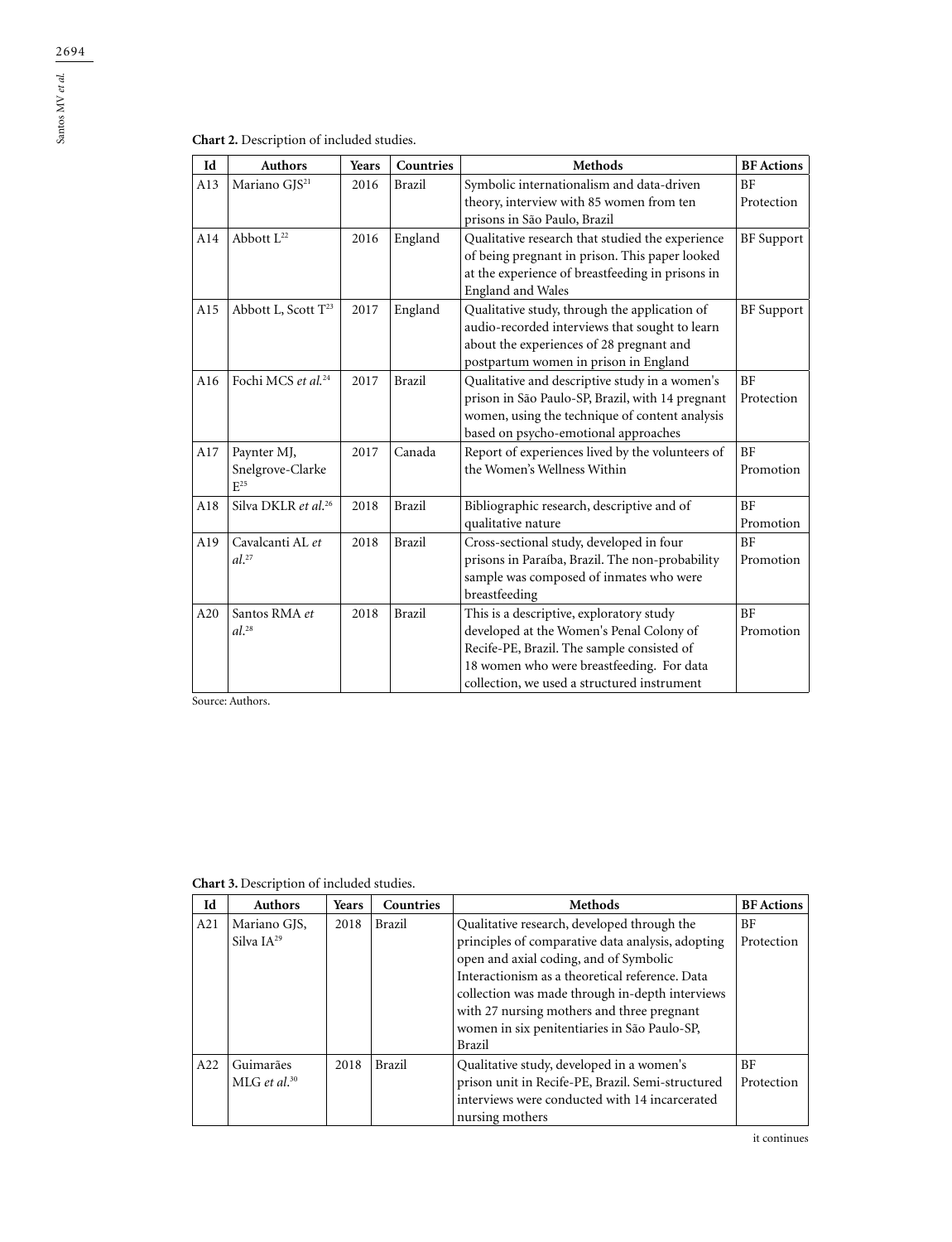| Chart 3. Description of included studies. |  |  |
|-------------------------------------------|--|--|
|-------------------------------------------|--|--|

| Id  | <b>Authors</b>           | Years | Countries     | <b>Methods</b>                                     | <b>BF</b> Actions |
|-----|--------------------------|-------|---------------|----------------------------------------------------|-------------------|
| A23 | Leal GAS <sup>31</sup>   | 2018  | Brazil        | This is a descriptive cross-sectional study, with  | <b>BF</b>         |
|     |                          |       |               | quantitative and qualitative analysis. The study   | Protection        |
|     |                          |       |               | involved four women, aged between 20 and 42        |                   |
|     |                          |       |               | years, who entered the Unidade Materno-infantil    |                   |
|     |                          |       |               | (UMI) during pregnancy, using a questionnaire      |                   |
|     |                          |       |               | for data collection                                |                   |
| A24 | Paynter MJ <sup>32</sup> | 2018  | Canada        | A descriptive study of the rights of federal and   | <b>BF</b>         |
|     |                          |       |               | provincial penitentiaries in Canada                | Protection        |
| A25 | Arinde EL,               | 2018  | Mozambique    | This is a descriptive and cross-sectional study,   | <b>BF</b>         |
|     | Mendonça                 |       |               | with a qualitative approach, conducted in the      | Protection        |
|     | MH <sup>33</sup>         |       |               | Epem of Ndlavela, located in the municipality      |                   |
|     |                          |       |               | of Matola, Maputo province, Mozambique. Two        |                   |
|     |                          |       |               | pregnant women and five mothers cohabiting         |                   |
|     |                          |       |               | with children participated, by means of interviews |                   |
| A26 | Andrade ABCA,            | 2018  | <b>Brazil</b> | Integrative review of articles published between   | <b>BF</b> Support |
|     | Gonçalves                |       |               | 2007 and 2017 in Medline, Web of Science,          |                   |
|     | $MIF^{34}$               |       |               | LILACS and SciELO virtual library databases        |                   |
| A27 | Shlafer RJ et            | 2018  | <b>USA</b>    | A mixed study in which data were collected from    | <b>BF</b> Support |
|     | $al.^{35}$               |       |               | both incarcerated women and their doulas as part   |                   |
|     |                          |       |               | of a project to evaluate prison pregnancy and      |                   |
|     |                          |       |               | parenting programs in a single Midwestern state    |                   |
|     |                          |       |               | in a women's prison, using questionnaires and      |                   |
|     |                          |       |               | interviews                                         |                   |

**Chart 4.** Description of included studies.

| Id  | Authors             | Years | Countries | <b>Methods</b>                                      | <b>BF</b> Actions |
|-----|---------------------|-------|-----------|-----------------------------------------------------|-------------------|
| A28 | Paynter MJ,         | 2019  | Canada    | Study with women in the Canadian prison             | <b>BF</b>         |
|     | Snelgrove-Clarke    |       |           | system, with regard to the adoption of the Ten      | Protection        |
|     | $E^{36}$            |       |           | Steps of the Baby Friendly Hospital Initiative      |                   |
| A29 | Paynter MJ et       | 2019  | Canada    | Scoping review study, whose main databases          | <b>BF</b>         |
|     | $al.$ <sup>37</sup> |       |           | were searched for published English and French      | Promotion         |
|     |                     |       |           | articles. Two authors independently for full-text   |                   |
|     |                     |       |           | review. Study quality was assessed by the McGill    |                   |
|     |                     |       |           | Mixed Methods Appraisal Tool                        |                   |
| A30 | Santos MV et        | 2020  | Brazil    | Integrative review of scientific literature, whose  | BF                |
|     | $al.^{38}$          |       |           | search occurred in the following databases:         | Protection        |
|     |                     |       |           | Periódicos Capes, Literatura Latino-Americana       |                   |
|     |                     |       |           | e do Caribe em Ciências da Saúde, Medical           |                   |
|     |                     |       |           | Literature Analysis and Retrieval, Scientific       |                   |
|     |                     |       |           | Electronic Library Online, Nursing Databases,       |                   |
|     |                     |       |           | SciVerse Scopus. Thirty-nine articles were          |                   |
|     |                     |       |           | selected, and after careful analysis, nine articles |                   |
|     |                     |       |           | were obtained                                       |                   |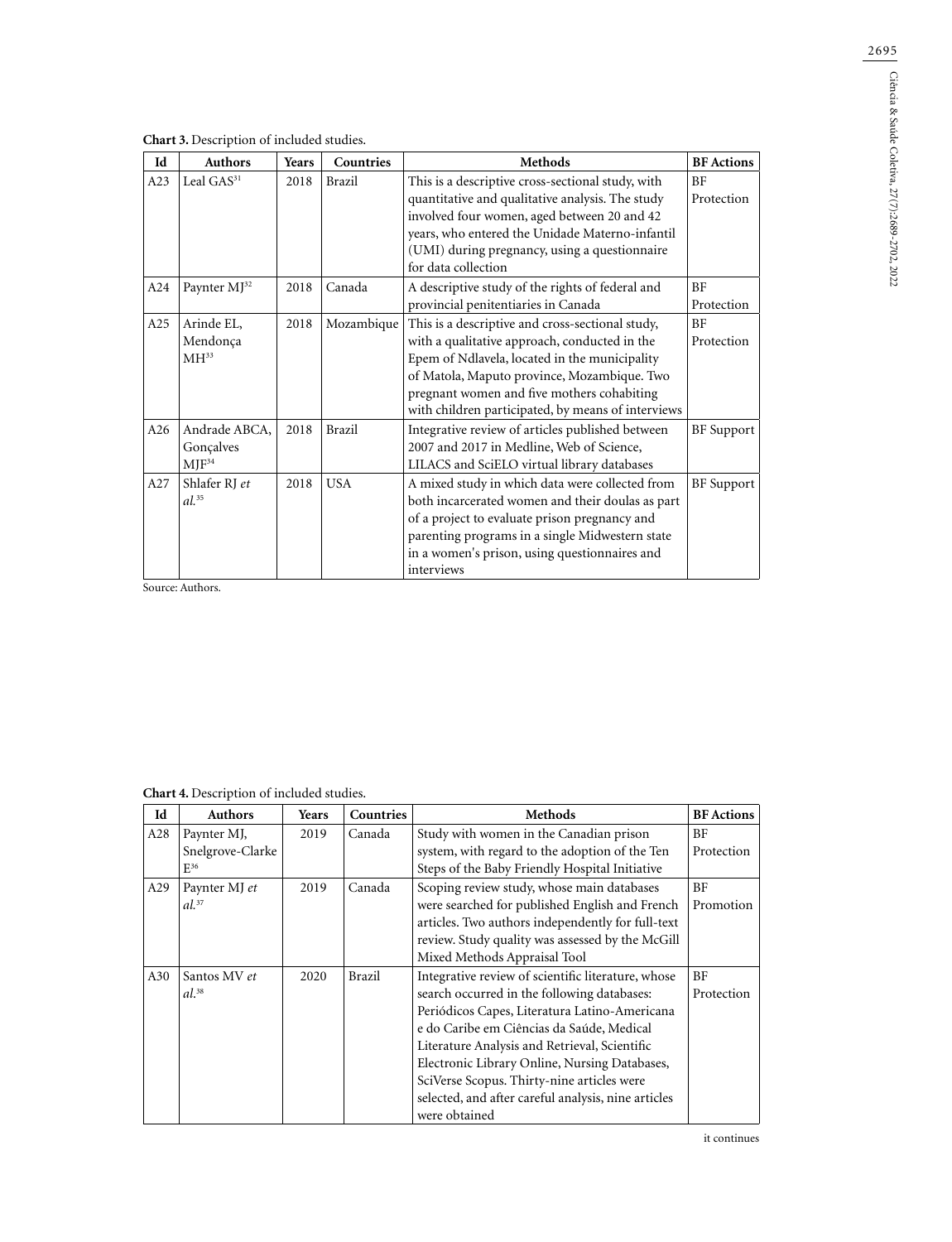| <b>Chart 4.</b> Description of included studies. |  |
|--------------------------------------------------|--|
|--------------------------------------------------|--|

| Id  | <b>Authors</b>                | Years | Countries     | <b>Methods</b>                                    | <b>BF</b> Actions |
|-----|-------------------------------|-------|---------------|---------------------------------------------------|-------------------|
| A31 | Gadama L et al. <sup>39</sup> | 2020  | Malawi        | Exploratory, qualitative study using in-depth key | BF                |
|     |                               |       |               | informant interviews with prison stakeholders     | Protection        |
|     |                               |       |               | (commissioner of prison estates, senior prison    |                   |
|     |                               |       |               | management team, senior health staff and senior   |                   |
|     |                               |       |               | responsible officers) $(n = 5)$ and focus group   |                   |
|     |                               |       |               | discussions (FGDs) with women in prison,          |                   |
|     |                               |       |               | aged 18-45 years ( $n = 23$ ) and two FGDs with   |                   |
|     |                               |       |               | correctional staff ( $n = 21$ ), conducted in two |                   |
|     |                               |       |               | prisons in Malawi, Chichiri and Zomba             |                   |
| A32 | Nogueira A et                 | 2020  | <b>Brazil</b> | This is a descriptive, exploratory, qualitative   | BF                |
|     | $al.^{40}$                    |       |               | study, carried out with eight lactating women     | Support           |
|     |                               |       |               | prisoners in the Bom Pastor Female Penal          |                   |
|     |                               |       |               | Colony, in the city of Recife-PE, Brazil.         |                   |
|     |                               |       |               | Semi-structured and guided interviews were        |                   |
|     |                               |       |               | conducted with the women participants             |                   |
| A33 | Friedman SH,                  | 2020  | <b>USA</b>    | A descriptive study of pregnancy and              | BF                |
|     | Kaempf A,                     |       |               | motherhood during incarceration in US prisons     | Support           |
|     | Kauffman S <sup>41</sup>      |       |               |                                                   |                   |

## **Actions to promote breastfeeding at the national and international level, in the prison space**

In order for breastfeeding to be successful, actions to promote breastfeeding are essential; not only for the benefit of the child, but also as a woman's right  $(A19)^{27}$ . However, the lack of actions to promote breastfeeding can lead to early weaning in the prison environment<sup>26</sup>. Therefore, it is important that health professionals develop activities that promote and support breastfeeding in prison (A4, A5, A6, A11, A12, A17, A18, A19, A20, A29)12,14,19,20,26-29,37, in order to provide conditions for lactating women deprived of their freedom to feel more secure when breastfeeding their children  $(A17)^{25}$ .

The lack of knowledge about breastfeeding is recurrent in the studies (A4, A19), and the promotion of health education is urgent. Therefore, a trained multidisciplinary team is essential for the development of activities to promote breastfeeding (A4, A5, A11, A19, A20)<sup>12,13,19,27,28</sup>, for the valorization of citizenship and respect for integrality<sup>12</sup>, because the practice of breastfeeding, still, is not in fact perpetuated in the prison space, due to insufficient information and encouragement for the practice (A18), increasing the vulnerability of women and children<sup>26</sup>. Thus, a professional as a health educator in the prison environment contributes with information that will motivate changes in habits about breastfeeding, influencing decisions that will impact the health of the woman and child<sup>28</sup>.

However, a study conducted in Ireland in 2016 corroborates authors<sup>12,27,28</sup>, which describes that, although there is a policy for the female prison population, the actions to promote breastfeeding do not exist and women deprived of freedom do not breastfeed in prison, because the health professionals' practices are focused on treatment and not on promotion. Thus, the activities to encourage breastfeeding and the benefits for the health of women and children do not occur20. There is a need for breastfeeding in the prison space, described in study A17, developed in 2018 in Canada, in which with the increase in the female prison population, the promotion of breastfeeding in prison becomes a positive activity and ensures benefits within the prison space<sup>25</sup>.

Another study conducted in the US (A29) in 2018 noted a large increase in people incarcerated in that country<sup>37</sup>, agreeing with the results of another survey  $(A17)^{25}$ . With this, there is an increase in the population of pregnant and lac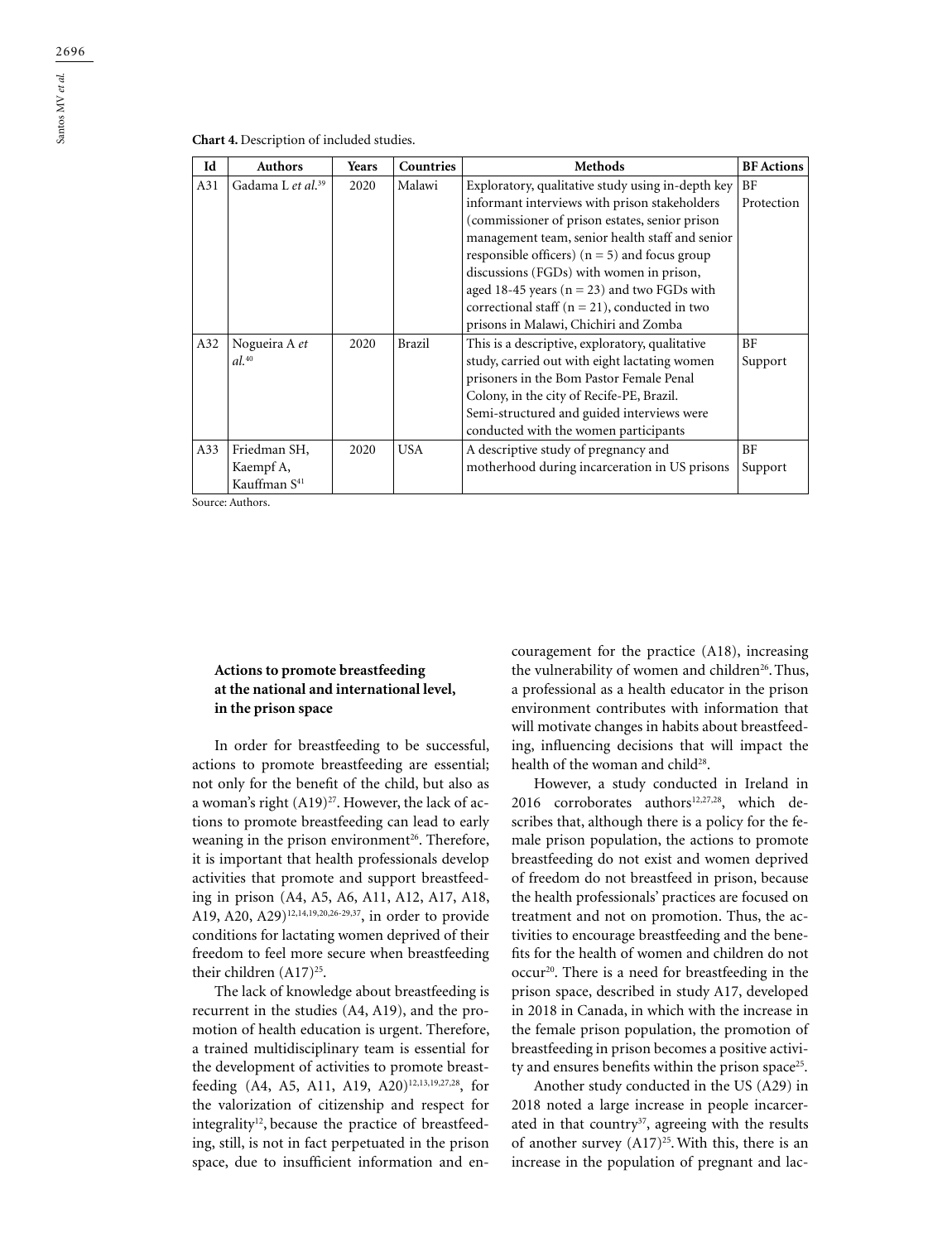tating women. However, the study points out that there is little research on breastfeeding in prison that reports the importance of promoting breastfeeding in the prison setting $37$ , and the few studies found only reported on the benefits of breastfeeding for the child within the prison system<sup>12,14,19,20,37</sup>.

In another article (A6), developed in 2013, in a penitentiary in Ceará/BR, it was observed that most women deprived of liberty had previously breastfed, a positive factor for women, for having already experienced the practice of breastfeeding, however, inside the prison, these women were weakened, requiring health actions on breastfeeding developed by health professionals<sup>14</sup>. However, experience developed in the USA in 2011 (A11) shows that imprisonment is an important factor for public health, as it is a social determinant that interferes with the health of children under one year of age. Participants demonstrated very low rates at any time during breastfeeding. Therefore, the study suggested that health care providers need to support them to improve breastfeeding practice<sup>19</sup>.

 In another study developed in a penal institution in New York/USA (A5) in 2013, it was observed that there are no educational works on breastfeeding or specific policies for this population, and that, during the prison period, the mother-baby bond is affected, as well as mental health and breastfeeding, which directly interferes with the health of the woman and the child. The authors pointed out that only nine prisons in the US allow mothers to breastfeed their babies. Therefore, most babies are separated from their mothers at birth, not being an option for the woman, with an absence of policies to support and encourage breastfeeding in the prison  $environment<sup>13</sup>$ .

## **National and international breastfeeding protection actions in the prison space**

There are numerous obstacles for the protection of breastfeeding within the Brazilian prison space (A8, A9, A10, A13, A16, A21, A22, A23, A30). However, Brazil sets an example for protection, through legislations that protect breastfeeding in prison. Since 1984, with the Penal Execution Law; 1988, with the Brazilian Constitution; in 1990, with the Child and Adolescent Statute, means to guarantee breastfeeding are sought  $(A8)^{16}$ .

Considerable progress occurred in 2011, when the right to house arrest for women who

are pregnant, have disabled children and/or minors began<sup>16</sup>. And, with the creation in 2014 of the National Policy for the Care of Women in Detention and Prison Egresses, the expansion of the protection of women in breastfeeding in prison was promoted  $(A9)^{17}$ . But, despite the various Brazilian norms, there are still fragilities in relation to guaranteeing the rights of these women and their children<sup>17</sup>.

As the violation of women's rights, in which there is ignorance on their part, even with the legal protection, as described in the study developed in a Mother and Child Unit of a penal institution in Pará/BR (A23)<sup>31</sup>. The relevance of the rules of the penal system is to protect breastfeeding in prison, however, these rules generate several stresses for women, because they are imposed and are considered barriers to successful breastfeeding  $(A22)^{30}$ .

In order to protect breastfeeding in prison, an integrative literature review (A30) mentions that the Brazilian criminal justice system has well-defined laws and public policies, but they need to be responsive to the real needs of women and their children<sup>38</sup>. As observed in the study conducted in the databases of the STF, STJ and the Courts of Justice of Rio Grande do Sul, Paraná, São Paulo and Mato Grosso (A10), in 2015, referring to the databases of the Brazilian higher courts, the right to maternity was an invisible theme, forgetting that women deprived of liberty have rights as citizens<sup>18</sup>. These difficulties can be observed in the study conducted in Pará-Brazil (A23), in 2018, which describes impeditive situations for the practice of BF, with the absence of protection for women $31$ .

This situation of obstacles could not happen, since the State has the duty to ensure respect for breastfeeding and protection in the prison system. A study conducted in the state of São Paulo (A21), in 2018, observed that women, when breastfeeding, had a feeling of protection towards their children, and breastfeeding was an act that aroused good emotions, consequently, women felt more valued when they were respected $31$ .

Therefore, the Brazilian penal system, according to a study carried out in prison institutions in São Paulo/BR (A13), must protect and provide subsidies for the bond to remain not only with the mother and child, but also to be extended to family members and the community, understanding that breastfeeding can be a new perspective of change<sup>21</sup> It should be added that protection should be provided by the prison system, not only with laws, but with a differentiated pris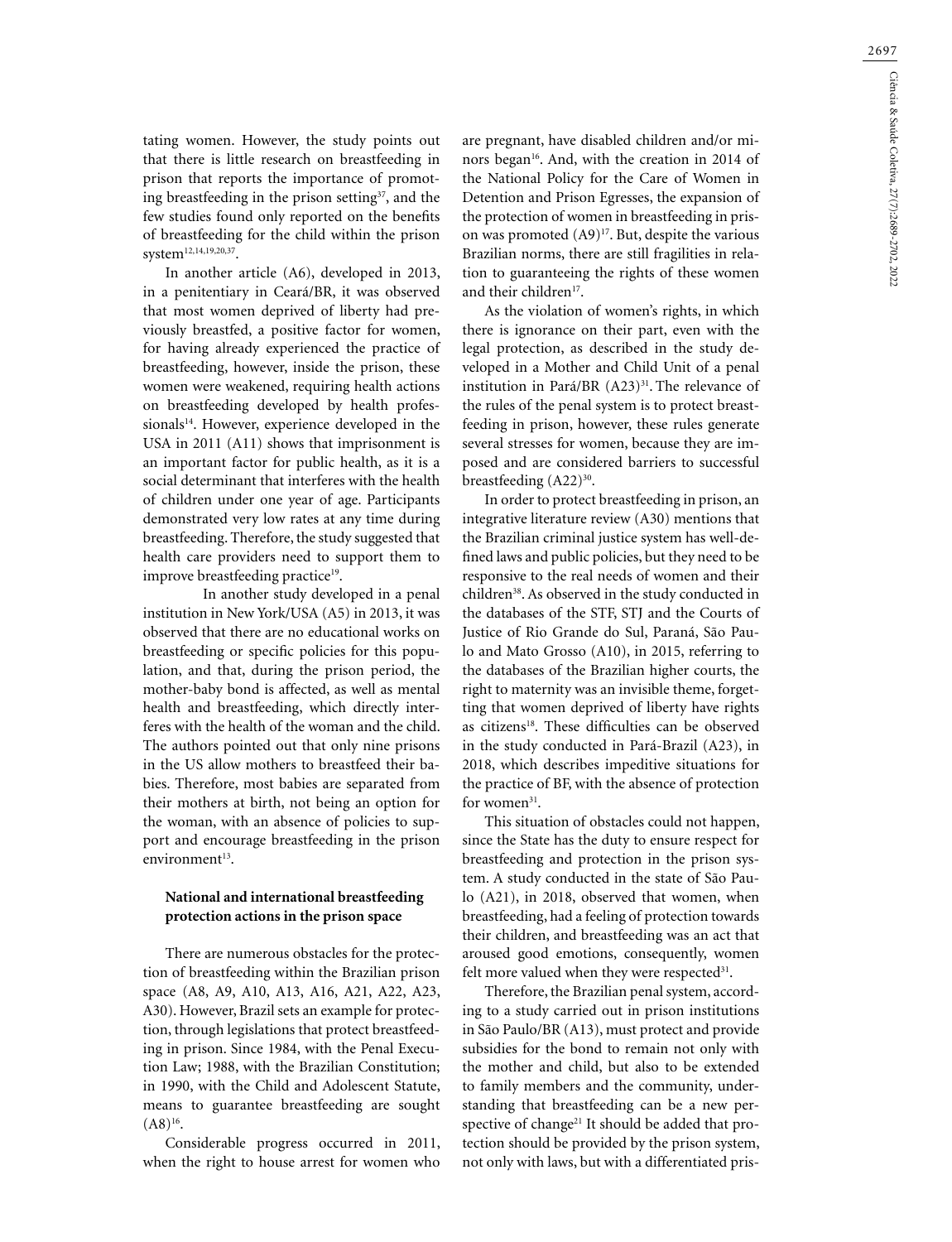on environment, since the study (A16) highlights that prison is a stressful and often unhealthy environment, in which many women need to adapt to the rules of the penal institution in order to be able to stay with their children<sup>24</sup>.

In other legislation, such as in Canada, the study conducted in federal prisons (A24) in 2018 reported that while there are laws that guarantee some rights to prisoners, there is no legislation that addresses breastfeeding<sup>32</sup>. The authors confirm this information, in that in the Province of Manitoba, since 1998, there is a guarantee of the child living with the person deprived of liberty, but there is no evidence of a child in prison in the province of Manitoba<sup>32</sup>.

In Canada, there were nearly 5,000 incarcerated women and 5% of women in prison were pregnant. This population increased 66% from 2005 to 2014, even with this increase, few studies have been conducted to examine the impact of breastfeeding within the prison and penal institution. Punitive power supersedes health needs, as described by the authors of A2836. Thus, it is emphasized that Canadian prisons need to effectively implement policies that guarantee the effectiveness of women's and children's rights and the protection of AM, according to A24 and A28<sup>32,36</sup>.

Provincial prisons do not allow women to be with their children, but federal penal institutions have policies to assist women and children in prison. Thus, there is an urgent need for a unified implementation in Canadian prisons and a reference on the rights to breastfeed<sup>36</sup>.

On the African continent, the authors of article A31, 2020, report that Malawi's policies need to adapt to the needs of pregnant and breastfeeding women, as there are legislations for the treatment of women deprived of liberty in accordance with international rules, but there is no legislation to protect breastfeeding<sup>39</sup>.

In Mozambique, another African country, the right to breastfeed in prison is guaranteed, according to A25 in 201833. The study carried out in the penitentiary in Ndlavela reports the existence of the penitentiary health care service, in addition to having the special penitentiary establishment for women deprived of freedom, which has the assistance in the puerperal pregnancy period and attends to children from zero to five years old. However, the authors<sup>33</sup> report that women and their children live in conditions of vulnerability.

## **National and international breastfeeding support actions in the prison space**

In 2010, a Brazilian article (A2) reported that the penal system did not have adequate conditions for breastfeeding to occur in this environment. The lactating women showed some knowledge about the health benefits for the woman and child, but these same women felt insecure about breastfeeding, especially after the separation of the child from the mother<sup>10</sup>. The need for support has been demonstrated in several studies (A1, A2, A3, A7, A15, A26, A27, A32, A33)<sup>9-11,15,23,34,40,41</sup>, for example, the study in a Women's Penal Colony in Recife/BR (A32), conducted in 2020, showed this obstacle regarding the support for breastfeeding in the prison system, by both professionals and family members<sup>40</sup>.

The lack of support is characteristic of vulnerable women, such as black women and those with unfavorable socioeconomic conditions, corroborating the statement of the need for family support for breastfeeding. Thus, women deprived of liberty are more exposed in the pregnant-puerperal period, since there is a potential shortage of health professionals and, when they have professionals, there is no activity to support breastfeeding  $(A26)^{(34)}$ .

In England, in a penitentiary (A1), in 1996, women were imprisoned during childbirth and breastfeeding was not effective, inhibiting the human right and health of the child and the woman, as a respect for citizenship<sup>9</sup>. In the study  $(A3)$ , the need for change in England was argued<sup>11</sup>, with the creation of a group of women doulas, which aimed to carry out a birth plan and birth monitoring, in addition to supporting and encouraging the practice of BF in prison. The doulas are strategies to support BF, as described by A3 and  $A27^{11,35}$ .

Only six prisons in the UK have joint accommodation, which encourages separation of mother and child, as women's prisons are not equipped to support and encourage breastfeeding, according to the study in prisons in Wales  $(A14)^{22}$ . Agreeing with this statement, A7, A15, A27, A32<sup>15,23,34,40</sup> say that support is paramount for successful breastfeeding.

In the United States, if a woman is in prison without day care, she is automatically separated from her child upon discharge from the hospital and unable to provide child care upon return to prison (A35), perpetuating important obstacles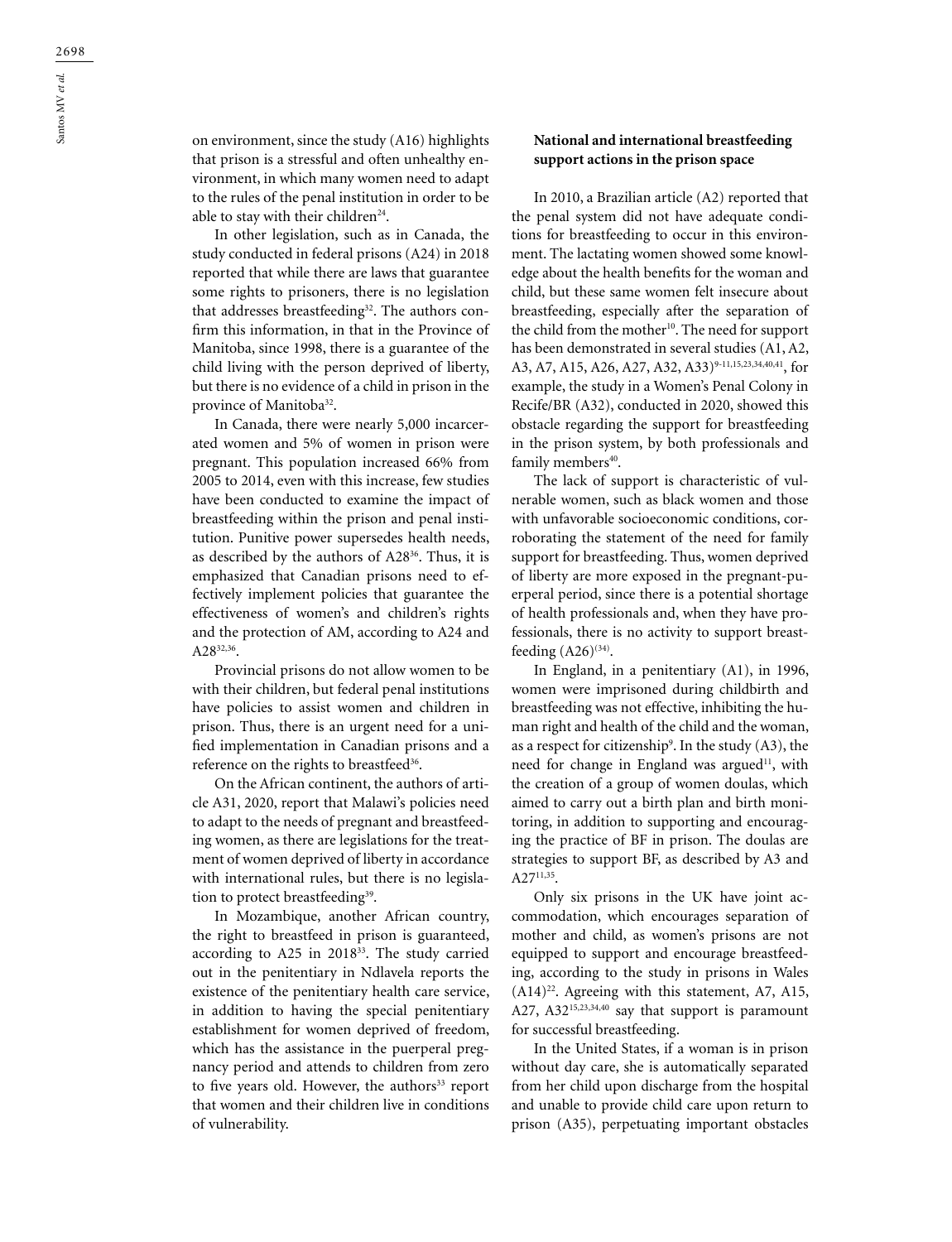2699

to breastfeeding. However, in a positive experience in a prison unit in the USA (A7), to support a woman in breastfeeding, a breastfeeding plan was developed, with the creation of a partnership with the health team, the lactating woman, the family members, and the unit, showing the possibility of promoting breastfeeding in a safe and effective way<sup>15</sup>.

Thus, it is necessary to support women in prison for the success of breastfeeding, in order to break through the system's obstacles and overcome the shortage of professionals, as well as the lack of a safe environment  $(A33)^{41}$ .

## **Discussion**

The increase in the female prison population has been occurring in several countries around the world, such as the USA, China, Russia, Brazil, Thailand, India, the Philippines, Vietnam, Indonesia, Mexico, Myanmar and Turkey, and others<sup>5</sup>. The Bangkok rules ensure respect for women deprived of their liberty, especially since many have vulnerabilities, most notably pregnant and lactating women, with access to health care<sup>16,22,23,32</sup>, since most of them have their pregnancy discovered inside the prison system, having an important portion without access to care during the pregnancy-puerperal cycle, with the lack of incentive and support for breastfeeding and the separation of the children after birth, which are part of the reality of many prisons around the world<sup>22,24,27,34,35</sup>.

The promotion of breastfeeding is an important strategy to ensure health and maintenance for children's growth and development, but, despite the numerous benefits for women and children, it is not yet a reality for women in the prison system, with the nurse as the professional who most assumes the responsibility and commitment for the promotion and support of breastfeeding in this environment<sup>14,27</sup>.

Among some of the barriers are the environment, the damaged bond, the absence of a multidisciplinary professional team, the guaranteed time for breastfeeding<sup>10,12,14,24,27,28,30,35</sup>, the disregard for the recommendations, on free demand mentioned by the WHO and the MH, enabling a greater chance of early weaning and effective factors for not breastfeeding in prison<sup>42</sup>. Thus, there is a need for the State to invest in the creation of specific spaces, such as breastfeeding rooms, with the participation of trained staff, in order to favor the promotion, protection and support of breastfeeding in prison $12,14,26,27$ .

It is noteworthy that some countries, such as Ireland, Canada, USA, Mozambique, Malawi, and Brazil have laws and policies for breastfeeding in the prison system, but there is a lack of more effective actions to guarantee the rights of women and children. At this juncture, Brazil stands out for its various laws and policies to protect breastfeeding, including the right to breastfeed in house arrest<sup>17</sup>. However, an inequality is observed between what is determined in the Brazilian legislations and what is executed in the prison units, requiring the use of the legislative determinations for this effectiveness<sup>14,25</sup>.

In other countries such as Canada, Mozambique and Malawi, despite the existence of legislation for the population deprived of freedom, there is no legislation that guarantees breastfeeding within the penal institution, showing the need for the advancement of human rights within prisons, on the issue of women and children's rights to breastfeeding. However, in these same countries, when some women are allowed to stay with their babies, they receive the support of doulas, midwives, and some have the support of society, as is the model in England<sup>11,22,25</sup>. This was only possible with the sensibility of society and the State, because many women had this difficulty in England, and, with this support, a significant contribution was made to change this reality<sup>11,12</sup>. However, despite all efforts, there are still women being separated from their children, making it impossible for them to breastfeed<sup>23</sup>.

It is emphasized that breastfeeding is not only the woman's responsibility, but everyone's, managers, health professionals, safety, state and society $43,44$ , in addition to the primordial support of the family, which guarantees more effective BF and a healthier population<sup>45</sup>. This reality must change in Brazil, especially due to the deficiencies of penal institutions, health and security professionals in guaranteeing the promotion, protection and support of BF<sup>9,10,33-35,39,40</sup>.

Thus, the prison system needs to emphasize the WHO recommendations regarding breastfeeding and understand how a practice benefits the health of women, children, and society as a whole. Women's prisons around the world should ensure actions to promote, protect, and support breastfeeding. Breastfeeding in prisons is a right guaranteed internationally by the Bangkok Rules<sup>3</sup>, as a human right. However, penal institutions still lack the structural conditions to meet the needs of women and children for BF, thus, alternative measures must be created to reduce inequalities and the violation of rights.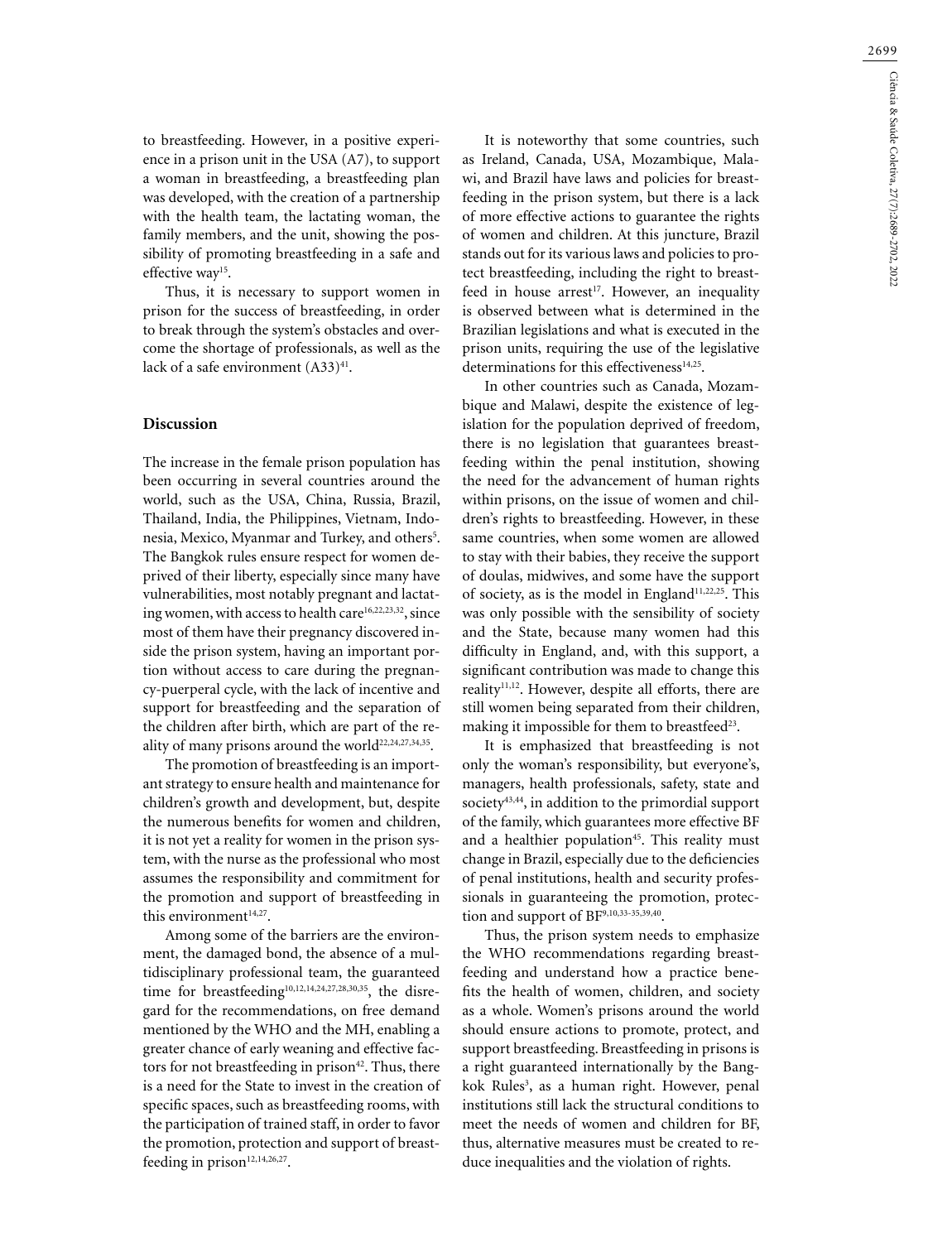The study identified and mapped the actions of promotion, protection, and support in the field of breastfeeding within the prison system, many of them nullifying the guarantee of the right of women and children who live in this environment.

Therefore, the actions need to be intensified, with support from the WHO and UNICEF, in addition to the efforts of health and safety professionals, managers, academia and society as a whole, since this is a relevant issue for women's and children's health.

Thus, breastfeeding in prison should favor actions of promotion, protection and support, since many children with mothers deprived of their liberty are still prevented from being breastfed soon after birth, which characterizes inequality in relation to the population in freedom.

## **Collaborations**

All authors contributed equally to all stages of writing the article: design, data analysis and interpretation; writing, critical review and approval of the final version.

## **Supplementary material**

This study is the result of the products of the Thesis entitled: Lactating women and the axiological understanding of breastfeeding in the prison space, Universidade Federal Fluminense. The data from the research carried out and defended is available in its entirety at the link: https://app. uff.br/riuff/handle/1/23807.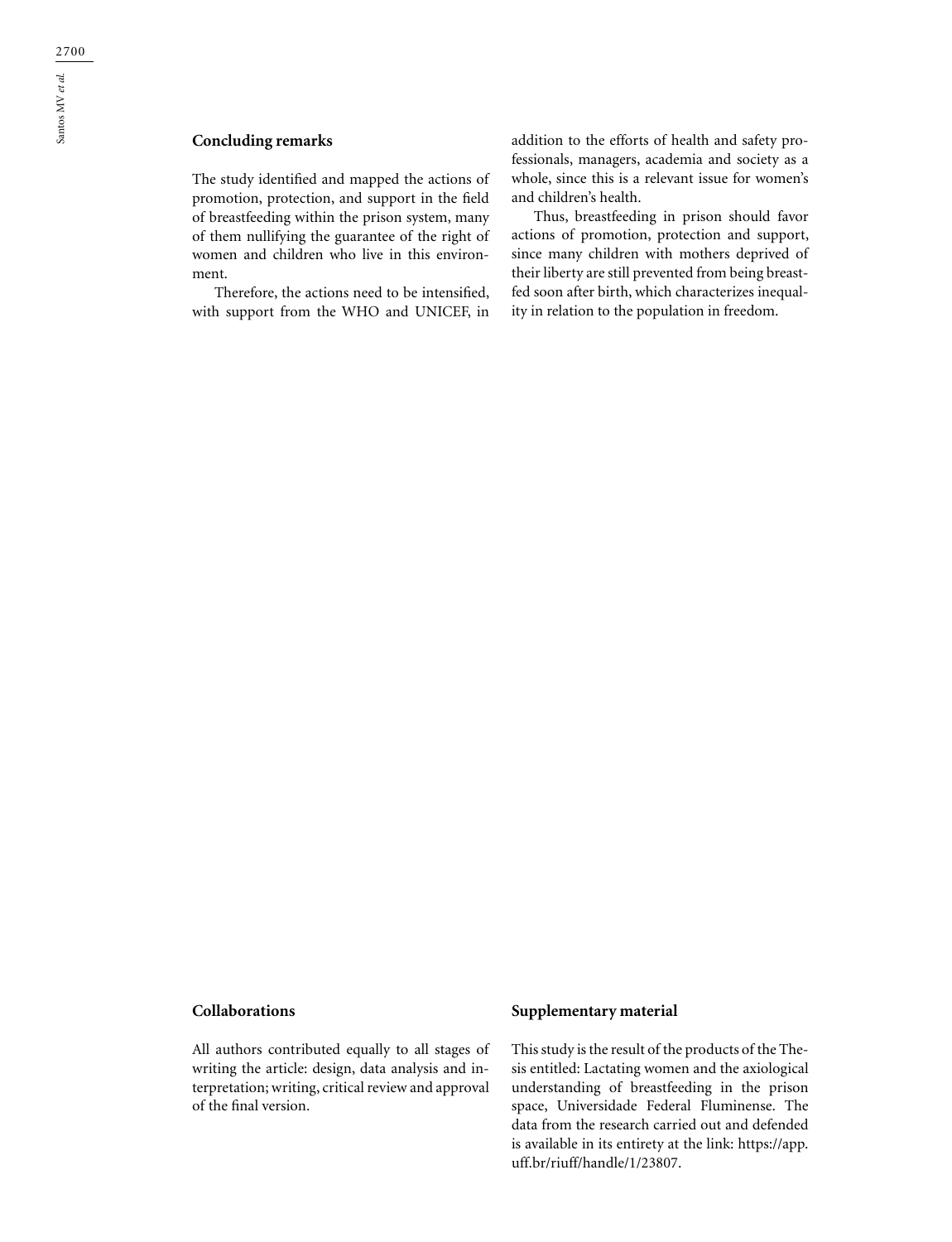#### **References**

- 1. Brasil. Ministério da Justiça e da Segurança Pública. Departamento Penitenciário Nacional (DEPEN). Levantamento Nacional de Informações Penitenciárias [Internet]. 2ª ed. Brasília: DEPEN; 2018. [acessado 2020 Nov 10]. Disponível em: http://antigo.depen. gov.br/DEPEN/depen/sisdepen/infopen mulheres/ infopenmulheres\_arte\_07-03-18.pdf
- 2. Leal MC, Ayres BVS, Esteves-Pereira AP, Sánchez AR, Larouzé B. Birth in prison: pregnancy and birth behind bars in Brazil. *Cien Saude Colet* 2016; 21(7):2061-2070.
- 3. Organização das Nações Unidas (ONU). *Regras de Bangkok – regra das Nações Unidas para o tratamento de mulheres presas e medidas não privativas de liberdade para mulheres infratoras*. Bangkok: 65ª Assembleia [Internet]. 2016. [acessado 2022 Fev 05]. Disponível em: https://www.cnj.jus.br/wp-content/ uploads/2019/09/cd8bc11ffdcbc397c32eecdc40afbb74.pdf
- 4. Brasil. Ministério da Saúde. Secretaria de Atenção à Saúde. Departamento de Ações Programáticas Estratégicas. *Bases para a discussão da Política Nacional de Promoção, Proteção e Apoio ao Aleitamento Materno* [Internet]. Brasília: MS; 2017. [acessado 2021 Jan 10]. Disponível em: https://bvsms.saude.gov.br/bvs/publicacoes/bases\_discussao\_politica\_aleitamento\_materno.pdf
- 5. Rollins NC, Bhandari N, Hajeebhoy N, Horton S, Lutter CK, Martines JC, Piwoz EG, Richter LM, Victora CG, Lancet Breastfeeding Series Group. Why invest, and what it will take to improve breastfeeding practices? *Lancet* 2016; 387(10017):491-504.
- 6. Brasil. Ministério da Justiça. Portaria Interministerial nº 210, de 16 de janeiro de 2014. Institui a Política Nacional de Atenção às Mulheres em Situação de Privação de Liberdade e Egressas do Sistema Prisional, e dá outras providências. Brasília: *Diário Oficial da União* 2014; 17 jan.
- 7. Simas L, Batista VM, Ventura M. Mulheres, maternidade e o sistema punitivo: limites e possibilidades das audiências de custódia no estado do Rio de Janeiro. *Rev Bras Cienc Criminais* 2018; 149:455-89.
- 8. Peters MDJ, Godfrey C, McInerney P, Munn Z, Tricco AC, Khalil, H. Scoping Reviews (2020 version). In: Aromataris E, Munn Z, editors. *JBI Manual for Evidence Synthesis*. JBI; 2020. [cited 2021 Jan 15]. Available from: https://synthesismanual.jbi.global
- 9. Beech BAL. How could I breast feed with a man in the room? *BMJ* 1996; 312(7025):256
- 10. Rios SR, Silva AL. Amamentação em presídio: estudo das condições e práticas no Estado de São Paulo, Brasil. *BIS, Bol Inst Saude* 2010; 12(3):293-299.
- 11. Marshall D. Birth Companions: working with women in prison giving birth. *Br J Midwifery* 2013; 18(4).
- 12. Monteiro EMLM, Silva ARS, Nascimento CAD, Maia AFLD, Araujo PDA, Santos SM. Maternal breastfeeding in the penitentiary system. *Rev Enferm UFPE* 2011; 5(8):1970-1978.
- 13. Huang K, Atlas R, Parvez F. The significance of breastfeeding to incarcerated pregnant women: an exploratory study. *Birth* 2012; 39(2):145-155.
- 14. Ribeiro SG, Lessa PRA, Martins MH, Nicolau AIO, Fernandes AFC, Pinheiro AKB. Experiência do amamentar por mães privadas de liberdade: estudo exploratório descritivo. *Enferm Foco* 2013; 4(2):84-87.
- 15. Allen D, Baker B. Supporting mothering through breastfeeding for incarcerated women. *J Obstet Gynecol Neonatal Nurs* 2013; 42(Supl. 1):S103.
- 16. Dalmácio LM, Cruz EJS, Cavalcante LIC. Percepções de mães encarceradas sobre o direito à amamentação no sistema prisional. *Rev Bras Hist Cienc Soc* 2014;;6(11):54-72.
- 17. Ventura M, Simas L, Lauróze B. Maternidade atrás das grades: em busca da cidadania e da saúde. Um estudo sobre a legislação brasileira. *Cad Saude Publica* 2015; 31(3):607-619.
- 18. Simas L, Ventura M, Baptista MR, Laurozé B. The Brazilian jurisprudence about motherhood in prison. *Rev Direito GV* 2015; 11(2):547-572.
- Dumont DM, Wildeman C, Lee H, Gjelsvik A, Valera PA, Clarke JG. Incarceration, maternal hardship, and perinatal health behaviors. *Matern Child Health J* 2014; 18(9):2179-2187.
- 20. Mariano GJS, Silva IA, Andrews T. Amamentação em ambiente prisional: perspectivas das enfermeiras de uma penitenciária feminina Irlandesa. *Rev Iberoam Educ Invest Enferm* 2015; 5(3):15-24.
- 21. Mariano GJS. *Amamentação no ambiente prisional: detentas em penitenciárias do Estado de São Paulo* [tese]. São Paulo: Universidade de São Paulo; 2016.
- 22. Abbott L. Becoming a mother in the prison. *Pract Midwife* 2016;19(9):8-12.
- 23. Abbott L, Scott T. Women's experiences of breastfeeding in prison. *MIDIRS Midwifery Digest* 2017; 27:217-23.
- 24. Fochi MCS, Higa R, Camisão AR, Turato ER, Lopes MHBM. Experiences of pregnant women in prison situation. *Rev Eletr Enf* 2017; 19:a57.
- 25. Paynter MJ, Snelgrove-Clarke E. Breastfeeding support for criminalized women in Canada. *J Hum Lact* 2017; 33(4):672-676.
- 26. Silva DKLR, Ribeiro ACB, Souza ALTD, Pereira RMS, Gomes MP, Pereira NCS. Aleitamento materno em mulheres da população carcerária. *Rev UNINGA* 2018;55(3):72-82.
- 27. Cavalcanti AL, Costa GMC, Celino SDM, Corrêa RR, Ramos RA, Cavalcanti AFC. Born in chains: perceptions of Brazilian mothers deprived of freedom about breastfeeding; *Pesq Bras Odontoped Clin Integr* 2018; 18(1):e4144.
- 28. Santos RMA, Linhares FMP, Morais SCRV, Guedes TG, Guimarães ML. Nursing diagnoses of incarcerated mothers. *Rev Esc Enferm USP* 2018; 52:e03338.
- 29. Mariano GJS, Silva IA. Significando o amamentar na prisão. *Texto Contexto Enferm* 2018; 27(4):e0590017.
- 30. Guimarães MLG, Guedes TG, Lima LS, Morais VSCR, Javorski M, Linhares FMP. Promoção do aleitamento materno no sistema prisional a partir da percepção de nutrizes encarceradas. *Texto Contexto Enferm* 2018; 27(4):e3030017.